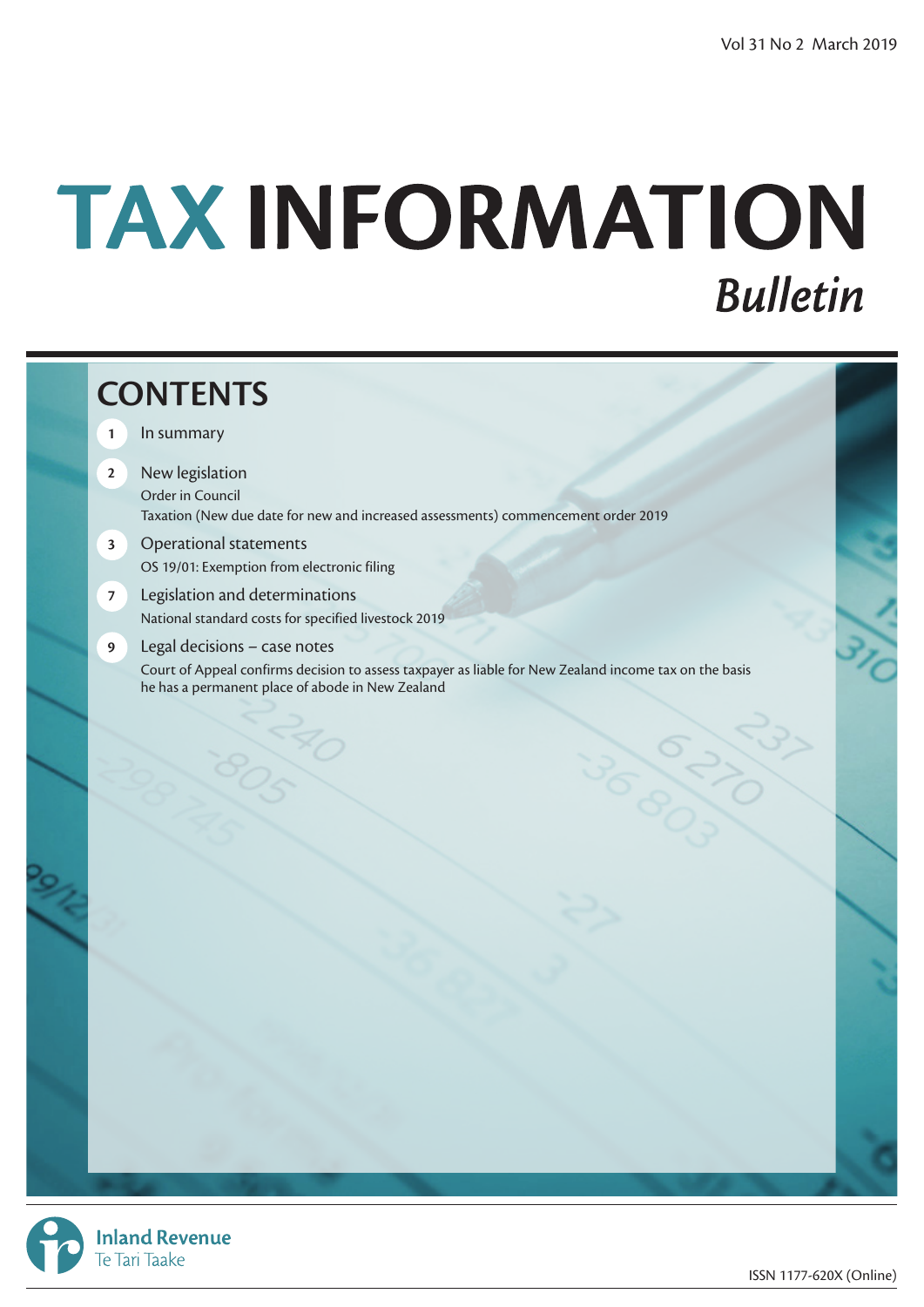# **YOUR OPPORTUNITY TO COMMENT**

Inland Revenue regularly produces a number of statements and rulings aimed at explaining how taxation law affects taxpayers and their agents. Because we are keen to produce items that accurately and fairly reflect taxation legislation and are useful in practical situations, your input into the process, as a user of that legislation, is highly valued.

You can find a list of the items we are currently inviting submissions on as well as a list of expired items at **[www.ird.govt.nz/public-consultation](http://www.ird.govt.nz/public-consultation)**

Email your submissions to us at **public.consultation@ird.govt.nz** or post them to:

Public Consultation Office of the Chief Tax Counsel Inland Revenue PO Box 2198 Wellington 6140

You can also subscribe at **[www.ird.govt.nz/public-consultation](http://www.ird.govt.nz/public-consultation)** to receive regular email updates when we publish new draft items for comment.

| <b>Ref</b>                 | Draft type                                    | <b>Title</b>                                                                                                         | Comment deadline |
|----------------------------|-----------------------------------------------|----------------------------------------------------------------------------------------------------------------------|------------------|
| PUB00303a-g<br>$(7$ items) | Questions we've been<br>asked, Determinations | Renting out your home, a room within your home,<br>or a separate residential property as short-stay<br>accommodation | 22 March 2019    |
| ED0211                     | Standard practice<br>statement                | Late filing penalties                                                                                                | 22 March 2019    |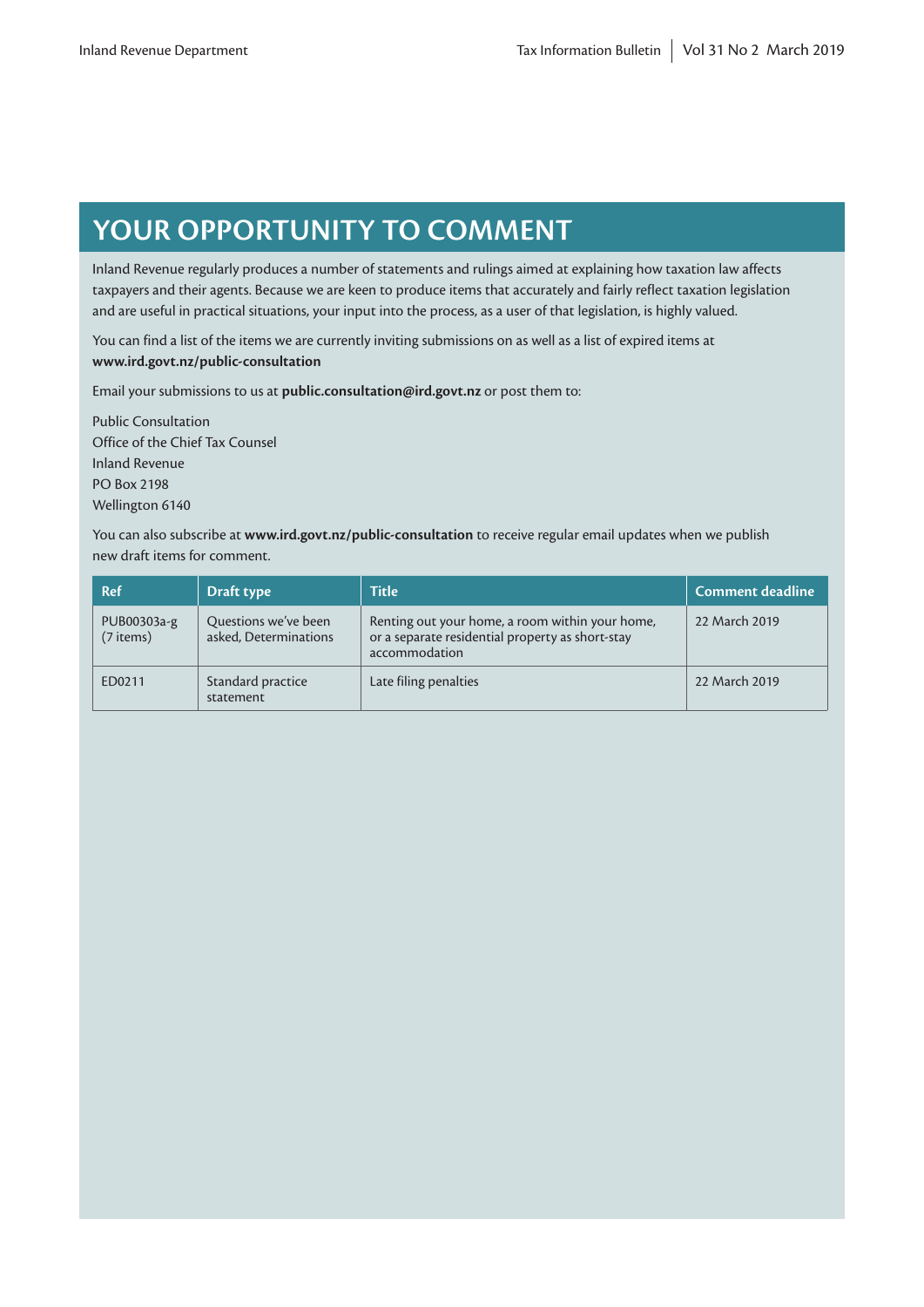# **IN SUMMARY**

# New legislation

### **Order in Council**

The Taxation (New Due Date for New and Increased Assessments) Commencement Order 2019 will come into force by 1 April 2019 and sets 8 July 2019 as the date that section 142AB of the Tax Administration Act 1994 comes into force for income tax, including Working for Families assessments.

## Operational statements

### **OS 19/01: Exemption from electronic filing**

This Operational Statement sets out the criteria for a person to be granted an exemption from the requirement to file returns/information electronically in relation to an employer who is included in the online group of employers; a GST registered person who exceeds the statutory threshold for filing returns electronically; or a person who makes a payment of investment income.

## Legislation and determinations

### **National standard costs for specified livestock 2019**

This determination is made in terms of section EC 23 on the Income Tax Act 2007. It shall apply to any specified livestock on hand at the end of the 2018 - 2019 income year where the taxpayer has elected to value that livestock under the national standard cost scheme for that income year.

### Legal decisions – case notes

### **Court of Appeal confirms decision to assess taxpayer as liable for New Zealand income tax on the basis he has a permanent place of abode in New Zealand**

This is an appeal from a decision of the High Court upholding the Commissioner of Inland Revenue's ("the Commissioner") decision to assess Gerardus van Uden ("the appellant") for New Zealand income tax for the 2005 to 2009 tax years on the basis that he had a permanent place of abode in New Zealand in those years and was therefore liable to pay tax in New Zealand on his worldwide income. A 10 percent penalty on the basis the appellant had taken an unacceptable tax position was also imposed.

**2**

**3**

**7**

**9**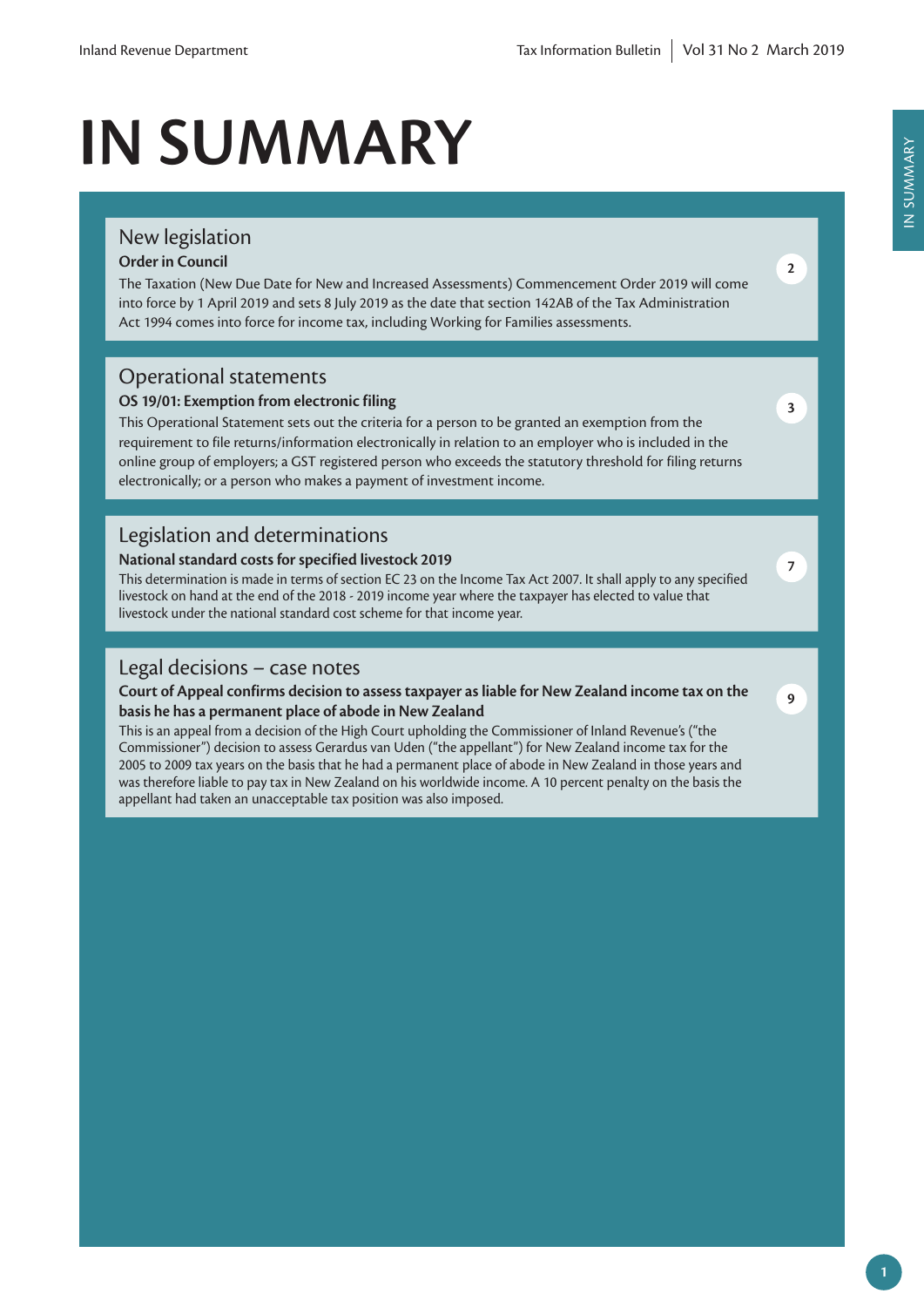# **NEW LEGISLATION**

This section of the *TIB* covers new legislation, changes to legislation including general and remedial amendments, and Orders in Council.

# Taxation (New Due Date for New and Increased Assessments) Commencement Order 2019

The *Taxation (New Due Date for New and Increased Assessments) Commencement Order 2019* will come into force by 1 April 2019 and sets **8 July 2019** as the date that section 142AB of the Tax Administration Act 1994 comes into force for income tax, including Working for Families assessments.

This new section standardises the due dates for default assessments which are issued by the Commissioner in the absence of a return.

### **Current treatment**

Section 142A of the Tax Administration Act 1994 currently sets different due dates for payment of an Electronic Default Assessment (EDA) and Non-electronic Default Assessment (NDA). There are also different treatments for any tax payable from a subsequent amendment to that default assessment.

For an EDA:

- **•** The amount payable from the default assessment is due on the original due date for the tax type and period. This means that if the EDA is made after the original due date, late payment penalties will be immediately applied, back-dated to the original due date.
- **•** When the EDA is amended, a new due date will be set that is at least 30 days following the notice advising the taxpayer of the new amount to pay. Therefore, any late payment penalties applied to the EDA will be reversed, and the taxpayer will not be penalised further unless they do not pay any amount due by the new due date.

For an NDA:

- **•** The amount payable from the default assessment is due at least 30 days from the notice of assessment.
- **•** If the assessment is subsequently amended, then the taxpayer is only given a new due date for any amount payable that is greater than the amount previously payable from the NDA. This new due date will also be at least 30 days after the notice advising the taxpayer of the additional tax to pay.

### **New treatment**

Section 142AB modifies these rules to align the due date for payment of tax for default assessments, whether these are made manually or electronically.

The amended rules only apply to the default assessment that relates to a tax type that has been migrated to Inland Revenue's new START technology system, and when incremental penalties do not apply to the particular tax type. From April 2019, income tax, which includes Working for Families assessments, meets those criteria.

Section 142AB will apply to set a new due date for certain assessments. Section 142AB will not apply to assessments made in the absence of a return and to which section 106(1) applies. Section 106 deals with the issue of default assessments, both electronic and non-electronic.

Section 142A currently applies to tax types that proposed section 142AB does not apply to. It applies to assessments other than EDAs made in the absence of a return and to which section 106(2) applies (which relates to EDAs only). Section 142AB removes this distinction entirely so that no new due date is set for any default assessment, manual or automatic.

In addition, section 142AB does not set a new due date for an increased assessment from a default assessment. This will mean that any subsequent amendments to a default assessment will be due at the original due date. This change reflects the fact that no return was originally filed and removes a benefit to those who do not file compared with those who do file returns and pay tax on time.

A more detailed description of how section 142AB applies can be found on page 2 of *Tax Information Bulletin* Vol 30 number 6 (July 2018).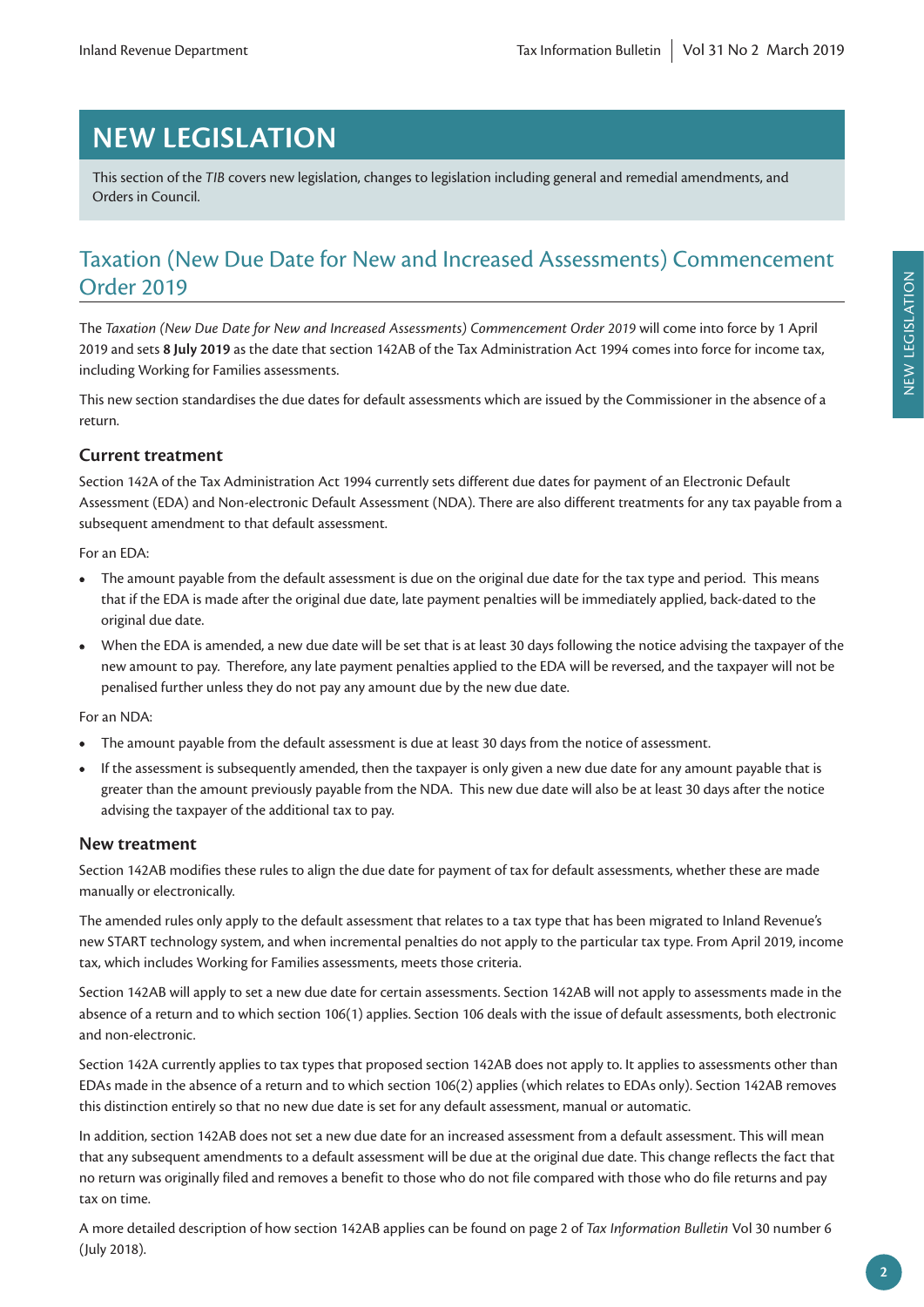# **OPERATIONAL STATEMENTS**

Operational statements set out the Commissioner's view of the law in respect of the matter discussed. They are intended to be a preliminary view in the absence of a public binding ruling or an interpretation statement on the subject

# OS 19/01: Exemption from electronic filing

### **Introduction**

All legislative references are to the Tax Administration Act 1994 unless otherwise stated.

This Operational Statement sets out the criteria for a person to be granted an exemption from the requirement to file returns/ information electronically in relation to:

- (i) An employer who is included in the online group of employers;
- (ii) A GST registered person who exceeds the statutory threshold for filing returns electronically;
- (iii) A person who makes a payment of investment income.

### **Application**

This Operational Statement applies to the exemptions from electronic filing that the Commissioner may grant under sections 23G, 25P and 36BD(3). It does not apply to requests for variations from the requirements of the Act under sections 23Q and 25R. If a person has concerns with complying with the legislation outside the matters covered by this statement, they should contact Inland Revenue immediately to discuss their situation.

### **Background**

- 1. The Taxation (Annual Rates for 2017-2018, Employment and Investment Income, and Remedial Matters) Act which received royal assent on 29 March 2018 contains, amongst other measures, changes to improve the administration of the PAYE rules and to improve the collection of investment income information and the provision of GST information.
- 2. From 1 April 2019, employers that are included in the online group of employers will be required to supply their employment income information electronically to Inland Revenue. An employer is in the online group if their gross amounts of tax payable for the preceding tax year exceeds \$50,000 or the amount set by Order in Council.
- 3. Payers of investment income will be required to supply their investment income information electronically from 1 April 2020.
- 4. GST registered persons whose taxable supplies exceed the threshold set by an Order in Council will be required to file their returns electronically. An Order in Council setting the threshold has yet to be made.
- 5. An exemption from the requirement to file returns/supply information electronically will available for those who are unable to comply due to the lack, or inadequacy, of digital services.

### **Legislation**

6. The relevant provisions of the Tax Administration Act 1994 are:

#### **23G Exemption for certain employers in online group**

- (1) The Commissioner may exempt an employer in the online group from the online group requirements if it is reasonable in the circumstances, taking into account
	- (a) the nature and availability of digital services to the employer, including the reliability of those services for the purposes of the employer; and
	- (b) the capability of the employer relating to the use of computers; and
	- (c) the costs that the employer would incur in complying with the requirements if those costs would be unreasonable in the circumstances.
- (2) The Commissioner must provide a statement of reasons for the exemption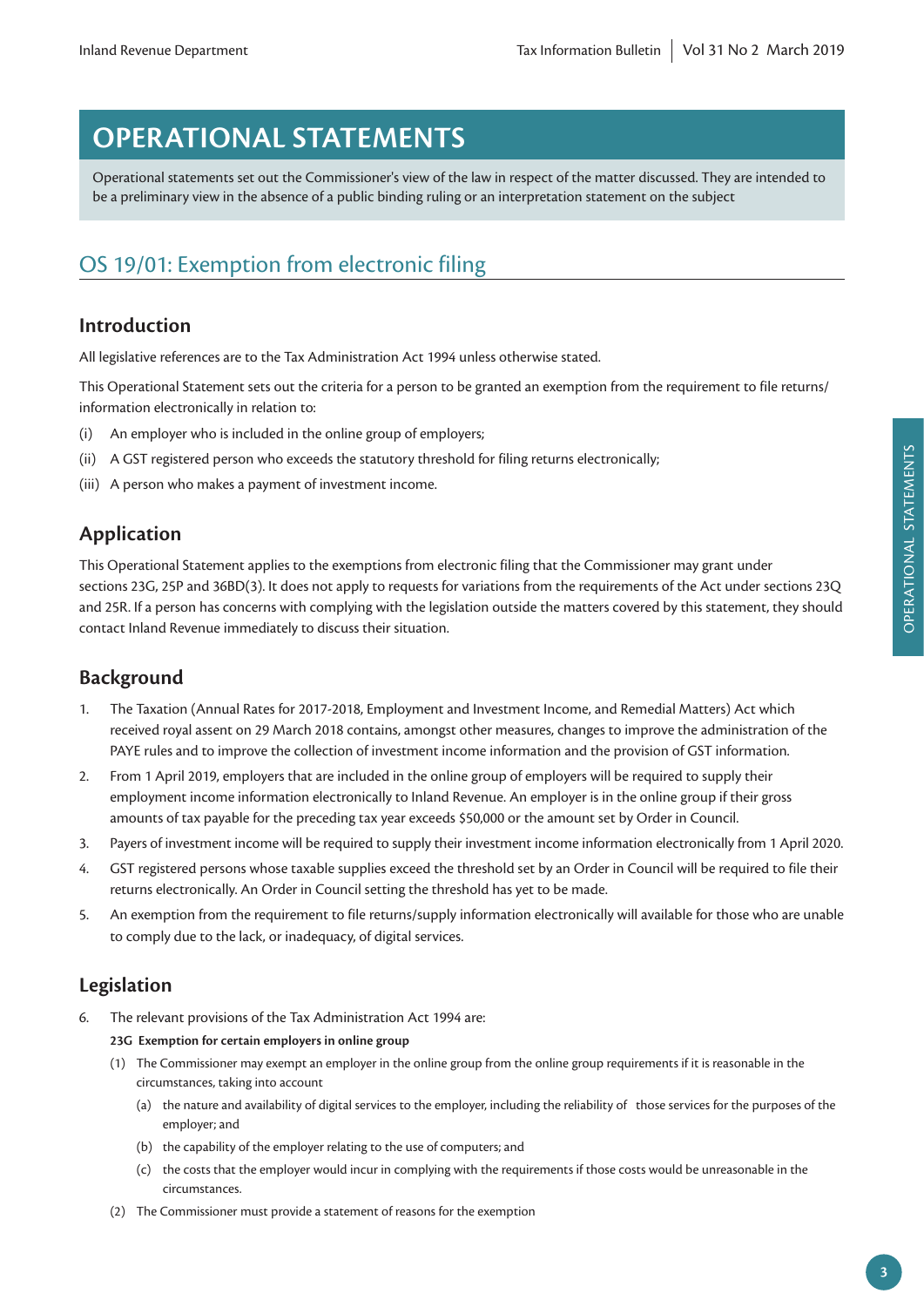- (3) Subject to subsection (4), an exemption under this section remains valid until the Commissioner notifies the employer that the exemption is to be cancelled. The exemption expires on the date that is 6 months after that given in the Commissioner's notice.
- (4) In making an exemption under this section, the Commissioner may set a time limit on the exemption, stating a start date and an end date, as applicable, for the exemption and the reason for setting the limit.
- (5) An exemption under this section is neither a legislative instrument nor a disallowable instrument for the purposes of the Legislation Act 2012 and does not have to be presented to the House of Representatives under section 41 of that Act.

#### **25P Non-electronic filing of investment income information**

- (1) Despite **sections 25F to 25N**, the Commissioner may exempt a payer from the requirement to deliver their investment income information in electronic form and by means of an electronic communication. The Commissioner must provide a statement of reasons for the exemption.
- (2) In determining whether to exempt a payer under **subsection (1)**, the Commissioner must have regard to—
	- (a) the nature and availability of digital services to the payer, including the reliability of those services for the purposes of the payer; and
	- (b) the capability of the payer relating to the use of computers; and
	- (c) the costs that the payer would incur in complying with the requirements, if those costs would be unreasonable in the circumstances.
- (3) Subject to subsection (4), an exemption under this section remains valid until the Commissioner notifies the payer that the exemption is to be cancelled. The exemption expires on the date that is 6 months after that given in the Commissioner's notice.
- (4) In making an exemption under this section, the Commissioner may set a time limit on the exemption, stating a start date and an end date, as applicable, for the exemption and the reason for setting the limit.
- (5) An exemption under this section is neither a legislative instrument nor a disallowable instrument for the purposes of the Legislation Act 2012 and does not have to be presented to the House of Representatives under section 41 of that Act.

#### **36BD Electronic filing requirements for registered persons**

- …
- (3) The Commissioner may exempt a registered person, or a class of registered persons, whose taxable supplies exceed the threshold from the requirement to file in the prescribed electronic form or by the prescribed means of electronic communication. The Commissioner must provide a statement of reasons for the exemption.
- (4) In determining under subsection 3 whether to exempt the person or class of persons, the Commissioner must have regard to—
	- (a) the nature and availability of digital services to the person or persons in the class, including the reliability of those services for the purposes of the person or persons; and
	- (b) the capability of the person or persons in the class relating to the use of computers; and
	- (c) the costs that the person or persons in the class would incur in complying with the requirements if those costs would be unreasonable in the circumstances.
- (5) Subject to subsection 6, an exemption under this section remains valid until the Commissioner notifies the employer that the exemption is to be cancelled. The exemption expires on the date that is 6 months after that given in the Commissioner's notice.
- (6) In making an exemption under this section, the Commissioner may set a time limit on the exemption, stating a start date and an end date, as applicable, for the exemption and the reason for setting the limit.
- (7) An exemption under this section is neither a legislative instrument nor a disallowable instrument for the purposes of the Legislation Act 2012 and does not have to be presented to the House of Representatives under section 41 of that Act.

### **Discussion**

- 7. In relation to an employer, a payer of investment income or a GST registered person who must provide information to the Commissioner in electronic form and by an electronic means of communication (the use of digital services), the legislation grants the Commissioner the power to exempt a person from this obligation. The exemption provisions for an employer, a payer of investment income or a registered person are the same and can be considered together.
- 8. In deciding whether to grant a person an exemption, the Commissioner must consider:
	- **•** the nature and availability of digital services to the person, including the reliability of those services for the purposes of the person; and,
	- **•** the capability of the person relating to the use of computers; and
	- **•** whether the costs that would be incurred by the person in complying with the requirements of the legislation would be unreasonable.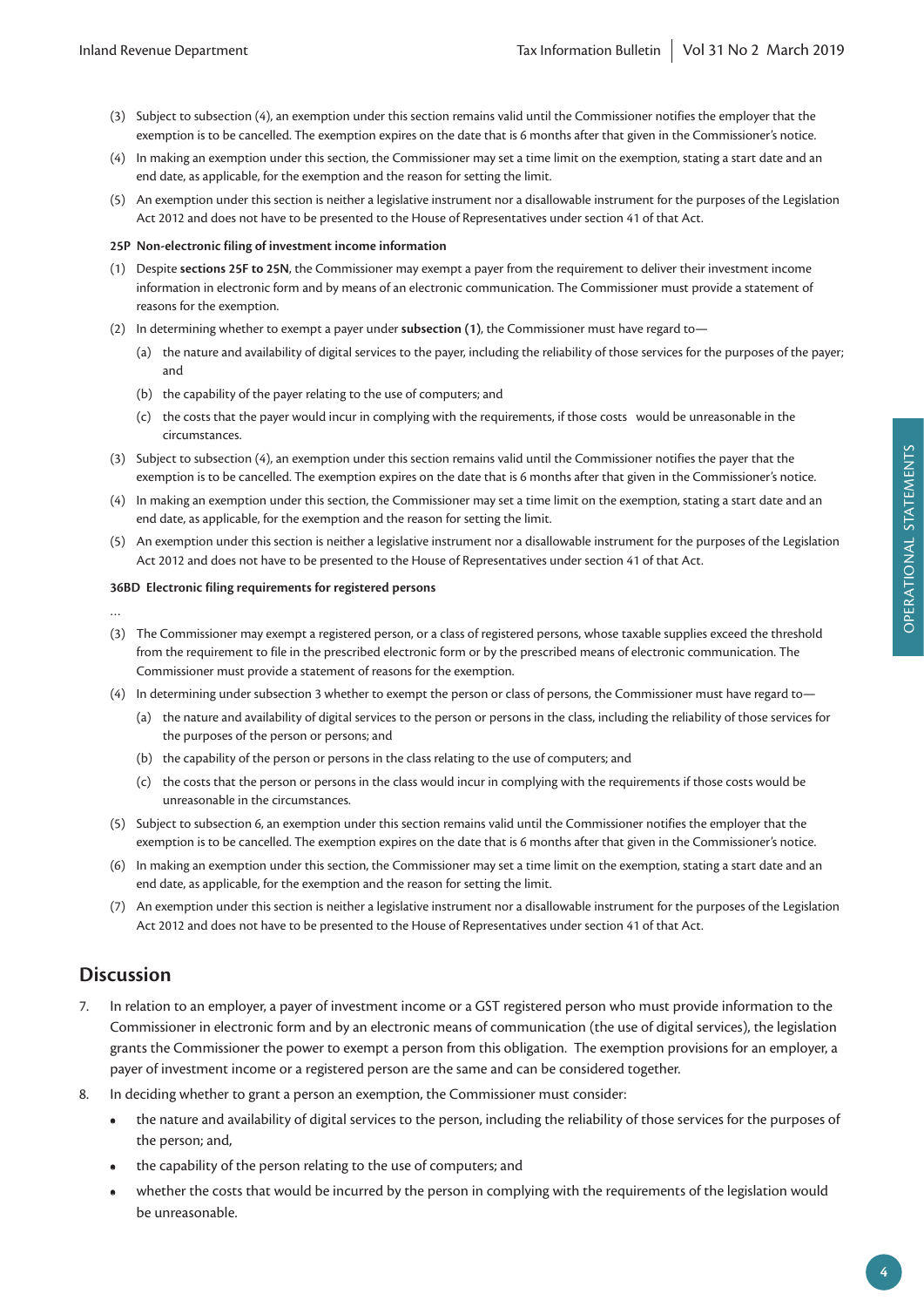### **Nature, availability and reliability of digital services**

- 9. The term "digital services" refers to the delivery, processing, recording, generating and the displaying of information electronically. It includes but is not limited to, internet-enabled systems, email, text, and apps. For a person to send information electronically to Inland Revenue they will require at least a computer, tablet or similar device that is able to connect to the internet. No specific or special software will be required as a person will be able to file electronically through the myIR portal on Inland Revenue's website.
- 10. In regards to the nature and availability of digital services to a person, the Commissioner will take into account the availability of connection to the internet and type of connection. Some rural areas of New Zealand do not have any access to the internet. Without the ability to connect to the internet, a person is not going to be able to comply with the legislation. The Commissioner accepts that a person will need at least a broadband internet connection to be able to supply information electronically.
- 11. The Commissioner will also consider the reliability of the internet connection that the person has access to. If the connection is prone to frequent disconnections or slow speeds, these may be a factor in the Commissioner granting an exemption. An unreliable internet connection will be a significant factor in granting an exemption from the requirement to file returns/information electronically.

### **Capability**

- 12. The Commissioner will consider whether the person has the necessary computer skills to be able to use the digital technology. If not, do they have an employee, or can they engage the services of someone, who is able to use the technology? Or does the person have some disability that affects their ability to use digital services?
- 13. If a person uses a computer with an internet connection in their business or as part of their everyday affairs, it is reasonable to expect that they will have little difficulty in sending the necessary returns/information electronically to Inland Revenue.

### **Are the costs in complying unreasonable?**

- 14. As well as considering the nature and availability of digital services, the Commissioner must also take into account whether the costs that would be incurred by the person in complying with the legislation would be unreasonable.
- 15. This is a question of what is unreasonable in the circumstances of the person. The use of computers and other digital devices is now common place in New Zealand. Typically, an employer or a registered person would use a computer as part of their business and in all likelihood that computer will be connected to the internet (if access is available). The Commissioner expects that where a person is connected to the internet and uses digital services as part of their everyday business, e.g. email, internet banking, electronic invoicing for instance, there will be no impediment for the person meeting the requirements of the legislation and to file returns/information electronically. No material compliance costs will necessarily result as the person can use the myIR portal on Inland Revenue's website to provide the information electronically.
- 16. The Commissioner will consider whether the costs that would be incurred by the person are materially more than would be expected to be borne by a person in similar circumstances. For instance, a high-country farmer without access to the internet through the copper wire network or fibre may be faced with a substantial cost to connect via satellite (installation of equipment and ongoing subscription costs) compared to a farmer in another area of the country who has ready access to broadband.
- 17. It is accepted that the circumstances for some payers of investment income may be different to that of an employer or a registered person in that they may not necessarily be in business and are perhaps less likely to have a computer or any other means to connect to the internet. It is the Commissioner's view that it would be unreasonable to expect such a person to incur the cost of buying a computer and connecting to the internet for the sole purpose of meeting the requirements of the legislation. An exemption would appear appropriate in such circumstances.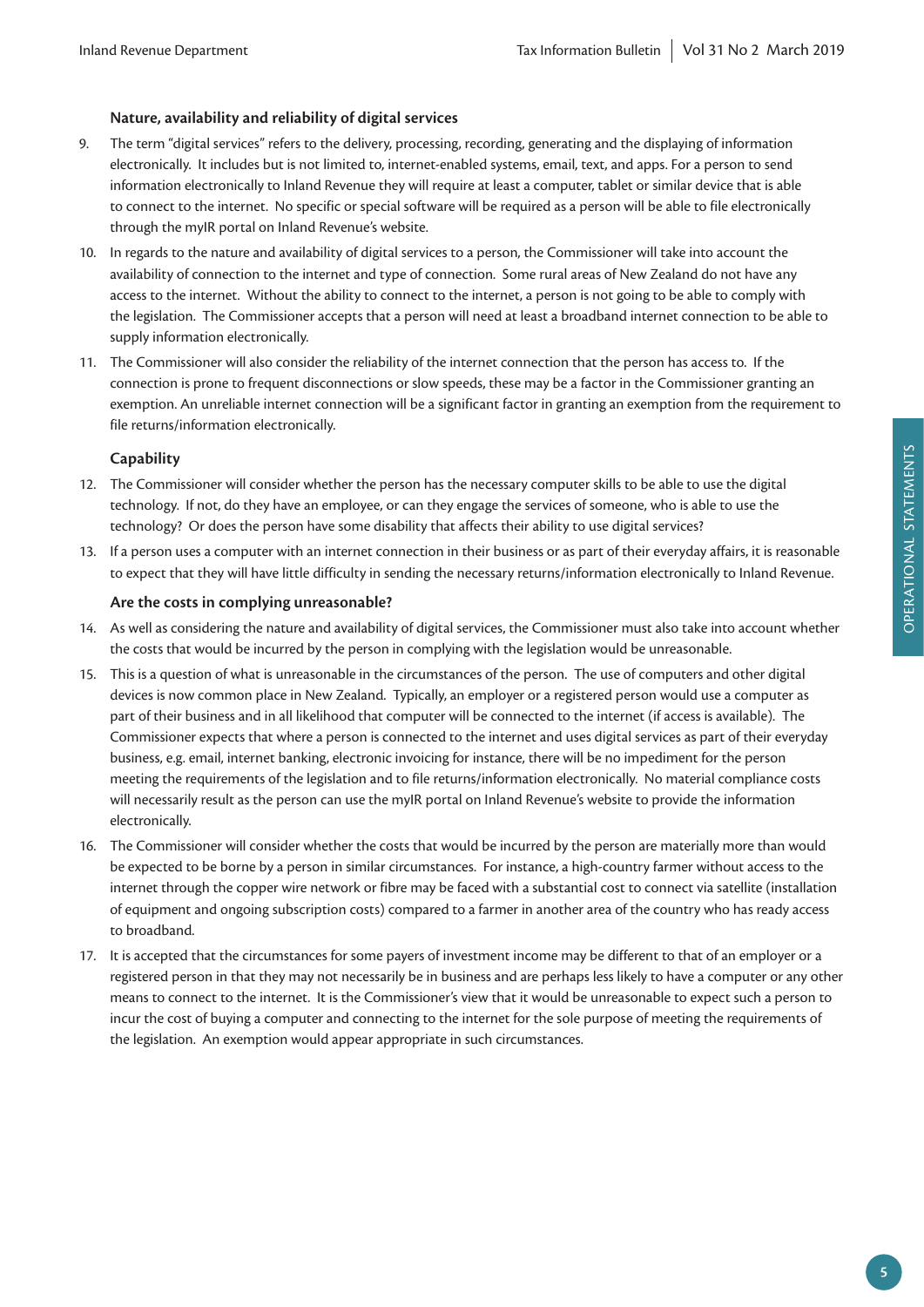### **Applying for an exemption**

- 18. The following information is to be provided when applying for an exemption from electronic filing:
	- **•** Name;
	- **•** IRD/GST Number;
	- The exemption that is being applied for, i.e. employer, registered person or investment income payer;
	- **•** Whether the person owns or has access to a computer, smart phone, tablet or similar device that is capable of connecting to the internet;
	- **•** A detailed reason for requiring an exemption. Specifically, what issues are faced in filing returns or providing information electronically that would impose unreasonable compliance costs on the person.
- 19. Where the Commissioner decides to allow an exemption to the person, she will provide the reasons for the exemption being granted.
- 20. When granting an exemption, the Commissioner may set a start date and an end date on the exemption. In such a case the Commissioner will provide the reason for setting the time limit.
- 21. Where no time limit is set, the exemption will apply until the person is notified by the Commissioner that it is to be cancelled. In this case the exemption will expire on the date that is 6 months after the date given in the notification. The Commissioner reserves the right to revoke a person's exemption at any time it is determined that the person's circumstances have changed and now must file electronically.

This Operational Statement is signed on 7 February 2019

### **Rob Wells**

Manager, Technical Standards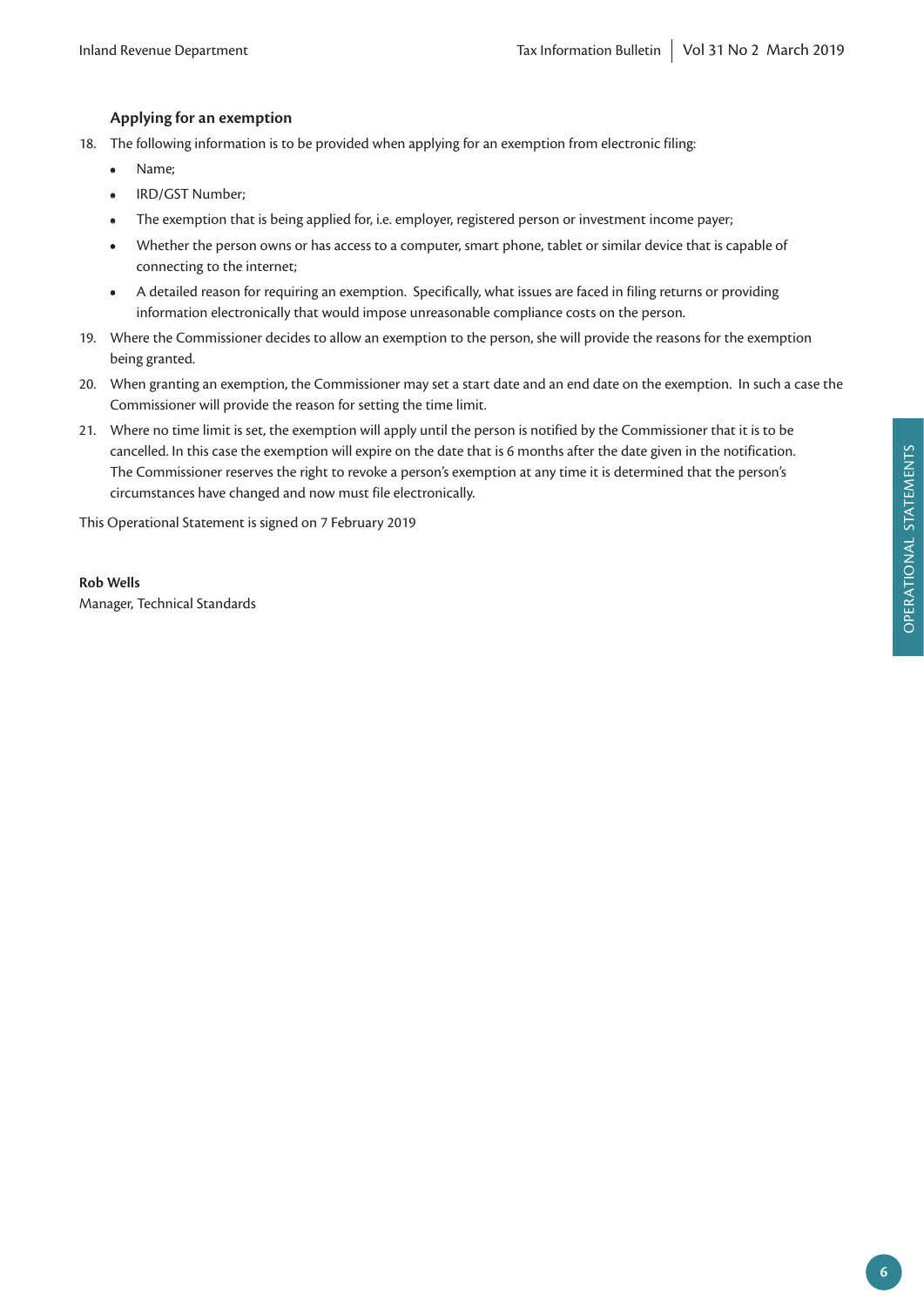# **LEGISLATION AND DETERMINATIONS**

This section of the *TIB* covers items such as recent tax legislation and depreciation determinations, livestock values and changes in FBT and GST interest rates.

# Livestock values – 2019 national standard costs for specified livestock

The Commissioner of Inland Revenue has released a determination, reproduced below, setting the national standard costs for specified livestock for the 2018–2019 income year.

These costs are used by livestock owners as part of the calculation of the value of livestock on hand at the end of the income year, where they have adopted the national standard cost ("NSC") scheme to value any class of specified livestock.

Farmers using the scheme apply the rising one-year NSC to stock bred on the farm each year, and add the rising two-year NSC to the value of the opening young stock available to come through into the mature inventory group at year-end. Livestock purchases are also factored into the valuation of the immature and mature groupings at year-end, so as to arrive at a valuation reflecting the enterprise's own balance of farm bred and externally purchased animals.

NSCs are developed from the national average costs of production for each type of livestock farming based on independent survey data. Only direct costs of breeding and rearing rising one-year and two-year livestock are taken into account. These exclude all costs of owning (leasing) and operating the farm business, overheads, costs of operating non-livestock enterprises (such as cropping) and costs associated with producing and harvesting dual products (wool, fibre, milk and velvet).

For bobby calves, information from spring 2018 is used while other dairy NSCs are based on the 2017-2018 income and expenditure from a DairyBase sample of owner-operated dairy farms. For sheep, beef cattle, deer and goats, NSCs are based on survey data from the 2016-2017 sheep and beef farm survey conducted by the Beef & Lamb New Zealand Economic Service. This is the most recent information available for those livestock types at the time the NSCs are calculated in December 2018.

For the 2018–2019 income year the NSCs for all livestock types except deer, bobby calves and dairy goats have remained static when compared to the previous year. The main contributor to the small increase in bobby calf costs was an increase in foodstuffs.

There has been a substantial increase in NSCs for dairy goats. This has come about because of a change in the calculation methodology. In recent years the dairy goat farming industry has changed from a largely pasture based model to a primarily housed farming system. As a result of these changes, the NSC formula has been updated to take account of the different costs structure attributable to this housed farming model. The resultant increase in costs is being phased in over three years commencing with the 2017-2018 income year.

The NSCs calculated each year only apply to that year's immature and maturing livestock. Mature livestock valued under this scheme effectively retain their historic NSCs until they are sold or otherwise disposed of, albeit through a FIFO or inventory averaging system as opposed to individual livestock tracing. It should be noted that the NSCs reflect the average costs of breeding and raising immature livestock and will not necessarily bear any relationship to the market values (at balance date) of these livestock classes. In particular, some livestock types, such as dairy cattle, may not obtain a market value in excess of the NSC until they reach the mature age grouping.

One-off movements in expenditure items are effectively smoothed within the mature inventory grouping, by the averaging of that year's intake value with the carried forward values of the surviving livestock in that grouping. For the farm-bred component of the immature inventory group, the NSC values will appropriately reflect changes in the costs of those livestock in that particular year.

The NSC scheme is only one option under the current livestock valuation regime. The other options are market value, the herd scheme and the self-assessed cost scheme ("SAC") option. SAC is calculated on the same basis as NSC but uses a farmer's own costs rather than the national average costs. There are restrictions in changing from one scheme to another and before considering such a change livestock owners may wish to discuss the issue with their accountant or other adviser.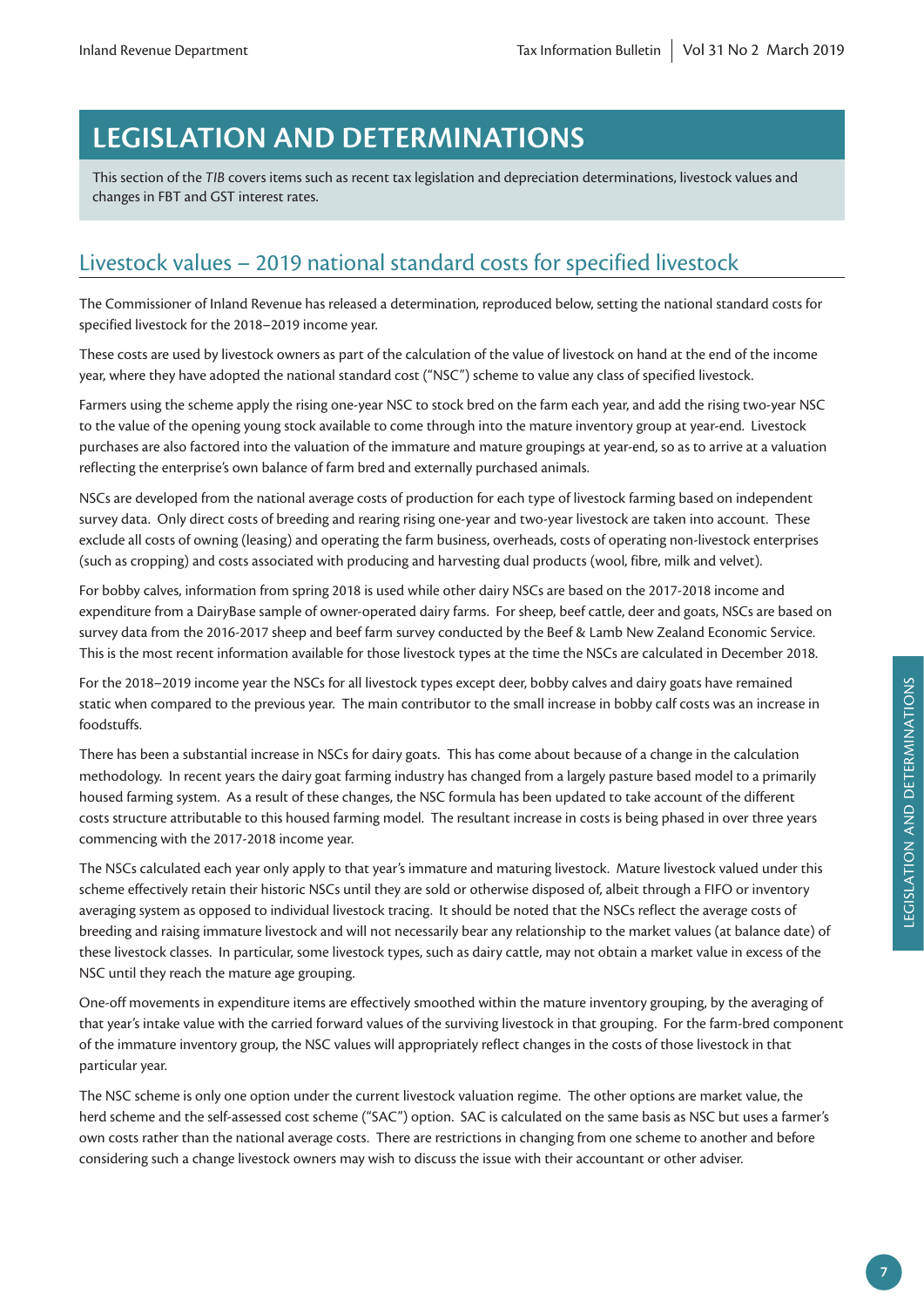### **National Standard Costs for Specified Livestock Determination 2019**

This determination may be cited as "The National Standard Costs for Specified Livestock Determination 2019".

This determination is made in terms of section EC 23 of the Income Tax Act 2007. It shall apply to any specified livestock on hand at the end of the 2018–2019 income year where the taxpayer has elected to value that livestock under the national standard cost scheme for that income year.

For the purposes of section EC 23 of the Income Tax Act 2007 the national standard costs for specified livestock for the 2018–2019 income year are as set out in the following table.

| <b>Kind of livestock</b> | <b>Category of livestock</b>                        | National standard cost<br>\$ |
|--------------------------|-----------------------------------------------------|------------------------------|
| Sheep                    | Rising 1 year                                       | 34.20                        |
|                          | Rising 2 year                                       | 24.10                        |
| Dairy Cattle             | Purchased bobby calves                              | 192.40                       |
|                          | Rising 1 year                                       | 430.60                       |
|                          | Rising 2 year                                       | 338.40                       |
| <b>Beef Cattle</b>       | Rising 1 year                                       | 368.10                       |
|                          | Rising 2 year                                       | 203.60                       |
|                          | Rising 3 year male non-breeding cattle (all breeds) | 203.60                       |
| Deer                     | Rising 1 year                                       | 92.20                        |
|                          | Rising 2 year                                       | 53.50                        |
| Goats (Meat and Fibre)   | Rising 1 year                                       | 28.30                        |
|                          | Rising 2 year                                       | 19.40                        |
| Goats (Dairy)            | Rising 1 year                                       | 215.00                       |
|                          | Rising 2 year                                       | 50.00                        |
| Pigs                     | Weaners to 10 weeks of age                          | 104.30                       |
|                          | Growing pigs 10 to 17 weeks of age                  | 87.60                        |

This determination is signed by me on the 24<sup>th</sup> day of January 2019.

#### **Rob Wells**

Manager, Technical Standards, OCTC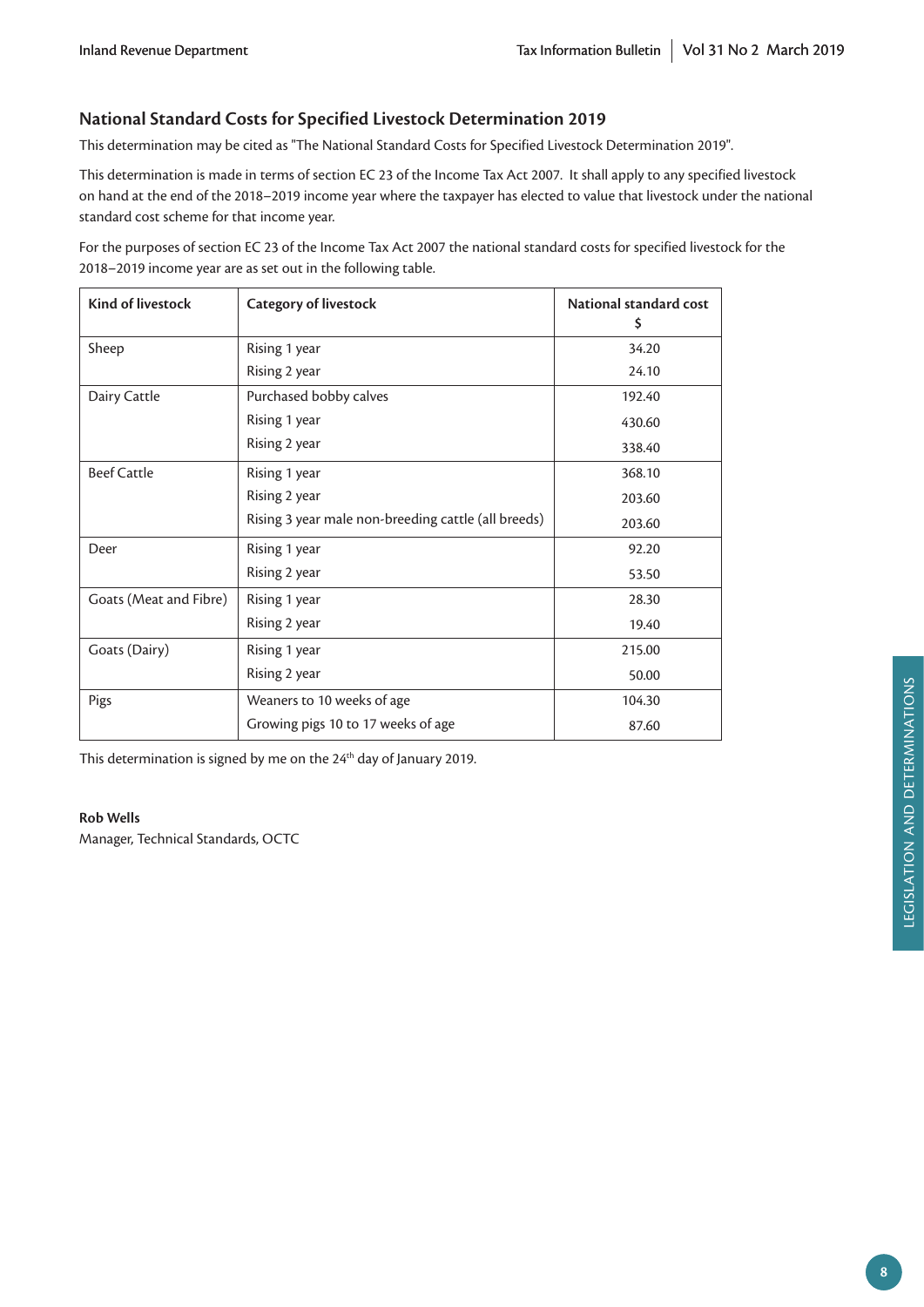# **LEGAL DECISIONS – CASE NOTES**

This section of the *TIB* sets out brief notes of recent tax decisions made by the Taxation Review Authority, the High Court, Court of Appeal, and the Supreme Court.

We've given full references to each case, including the citation details where it has already been reported. Details of the relevant Act and section will help you to quickly identify the legislation at issue. Short case summaries and keywords deliver the bare essentials for busy readers. The notes also outline the principal facts and grounds for the decision.

These case reviews do not set out Inland Revenue policy, nor do they represent our attitude to the decision. These are purely brief factual reviews of decisions for the general interest of our readers.

# Court of Appeal confirms decision to assess taxpayer as liable for New Zealand income tax on the basis he has a permanent place of abode in New Zealand

| Case     | Van Uden v Commissioner of Inland Revenue [2018] NZCA 487        |  |  |
|----------|------------------------------------------------------------------|--|--|
|          | <b>Decision date   8 November 2018</b>                           |  |  |
| Act(s)   | Income Tax Act 1994, Income Tax Act 2004 and Income Tax Act 2007 |  |  |
| Keywords | "Permanent place of abode"                                       |  |  |

### **Summary**

This is an appeal from a decision of the High Court upholding the Commissioner of Inland Revenue's ("the Commissioner") decision to assess Gerardus van Uden ("the appellant") for New Zealand income tax for the 2005 to 2009 tax years on the basis that he had a permanent place of abode in New Zealand in those years and was therefore liable to pay tax in New Zealand on his worldwide income. A 10 percent penalty on the basis the appellant had taken an unacceptable tax position was also imposed.

### **Impact**

The decision confirms the interpretation of 'permanent place of abode' as set out in *Commissioner of Inland Revenue v Diamond*  [2015] NZCA 613, (2015) 27 NZTC22-03 ("*Diamond*").

### **Facts**

The appellant is a ship's captain. For the past 40 years he has worked for an overseas shipping company, China Navigation Company Ltd. On average, he is at sea for approximately eight months every year.

In January 1980 the appellant married. He lived with his first wife in the Philippines until late 1987. He moved with his family to New Zealand in 1987 and lived in Mangere Bridge until 1995 when he and his first wife separated and then divorced.

The appellant remarried in 1998 and lived with his wife at 27 Evelyn Road. When the appellant met his wife she was living at 27 Evelyn Road as part of a matrimonial settlement. In April 1997 she transferred 27 Evelyn Road to a family trust. The appellant first lived with his wife at 27 Evelyn Road in November 1998 and they have, for the most part, lived there when they have returned to New Zealand thereafter. The Commissioner says that 27 Evelyn Street is the appellant's permanent place of abode in New Zealand for the tax years 2005 to 2009.

Since January 1980 the appellant has been enrolled in his employer's non-contributory superannuation fund ("the Provident Fund"). He also owned a small parcel of units in a Hong Kong Unit Trust.

The appellant filed New Zealand income tax returns until and including the 2004 tax year, albeit he only returned approximately half of his salary in New Zealand. For the income years ended 31 March 2005 and 31 March 2006 the appellant filed nil income tax returns. In the year ended 31 March 2007 he filed a non-resident tax return disclosing a small loss for the year. In the years ended 31 March 2008 and 31 March 2009 he filed non- resident tax returns.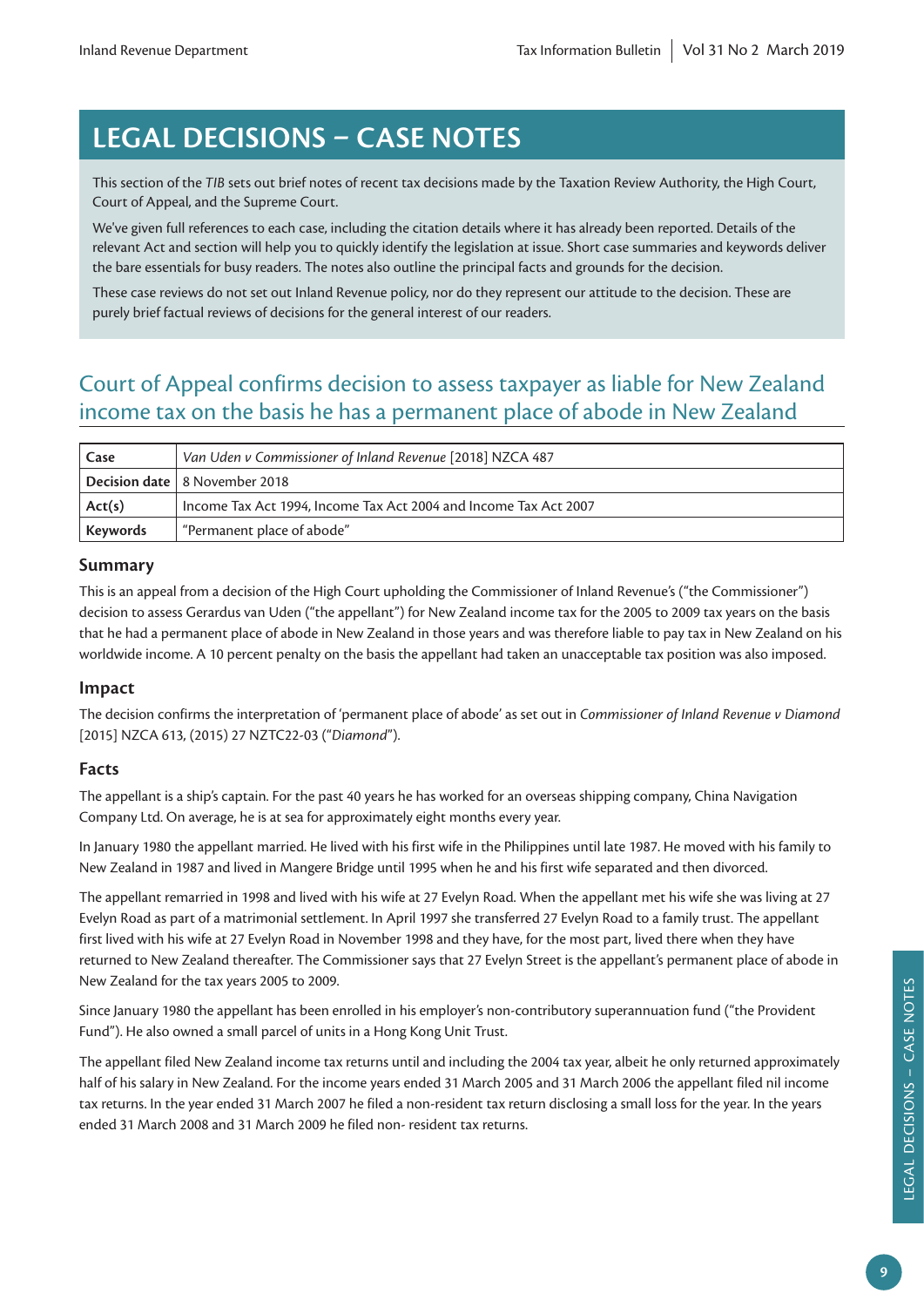### **Decision**

The Court upheld the conclusion reached by the Tax Review Authority ("the TRA") and the High Court that, during the tax years in dispute, the appellant had a permanent place of abode in New Zealand. Further, the appellant was liable to pay tax on his interest on his employer's superannuation fund and an unacceptable tax position penalty.

### *Was 27 Evelyn Road a permanent place of abode in New Zealand for the appellant in the 2005 to 2009 tax years*

The Court considered s OE of the Income Tax Act ("ITA") 1994. Subsections (2) and (3) of s OE 1 ITA 1994 provide two bright line tests, based on aggregate days in New Zealand in any period of 12 months. However, subsection (1) provides an overriding provision as to residence.

The Court referred to the meaning of the term "permanent place of abode" as discussed in *Diamond*. The Court considered the *Diamond* test calls for "an integrated factual assessment, directed to determining the nature and quality of the use the taxpayer habitually makes of a particular place of abode." The Court found the objective, integrated factual assessment did not support the appellant's characterisation of 27 Evelyn Road as a convenient place to stay and that he did not have the intention of using it as a home.

The Court found that it is unrealistic to allow the Trust structure to obscure the fact that Mr van Uden availed himself of 27 Evelyn Road while he was in New Zealand and made it his home.

The Court was satisfied that the appellant had a permanent place of abode in New Zealand. The individual factors listed in *Diamond* supported this conclusion:

### *Continuity or otherwise of the taxpayer's presence in New Zealand and in the dwelling*

The appellant has had a continuous presence in New Zealand since 1957 except for a short stint in the Netherlands and later the Philippines. In the relevant tax years the appellant spent approximately eight months a year at sea however when he was not on the ship or travelling he would return to New Zealand and when he was not visiting family he lived at 27 Evelyn Road.

#### *The duration of that presence*

27 Evelyn Road has been available to, and used by, the appellant for approximately 12 years from November 1998 to June 2010.

#### *The durability of the taxpayer's association with the particular place*

The appellant maintained significant ties with 27 Evelyn Road exhibited in both practical and financial ways. The appellant incurred regular household expenditure at a variety of stores near the 27 Evelyn Road. Further the 27 Evelyn Road address was used for SKY TV, motor vehicle registration, bills, bank statements, insurance policies and investments.

#### *The closeness or otherwise of the taxpayer's connection with the dwelling*

While the appellant does not own the property, as seen in Case H97, a taxpayer does not need to own a property in his or her own name to have a permeant place of abode there. It is reasonably evident that the appellant had a close connection to 27 Evelyn Road. Whenever he returned to New Zealand and was not staying on the ship, travelling or visiting relatives he would stay at 27 Evelyn Road. Unlike the four rental properties owned by the trust, 27 Evelyn Road was not formally let until 2010. In a loan application for funding to purchase 29 Evelyn Road, 27 Evelyn Road is referred to as their home.

#### *Permanent not temporary place of abode*

The Court found 27 Evelyn Road was a permanent place of abode rather than a temporary place of abode. The property was always available to the appellant when he returned to New Zealand. The only time it was let was informal and when the appellant was not in the country.

#### *Other permanent place of abode*

The appellant no longer maintains that he has a permanent place of abode outside of New Zealand.

#### *Mr Van Uden's superannuation account: taxable foreign investment fund income*

The appellant argued that because contributions to his account in the Provident Fund are paid by his employer, and he is not required to make any contributions himself, then there is no "cost of expenditure incurred by or on behalf of the appellant as regards the Provident Fund".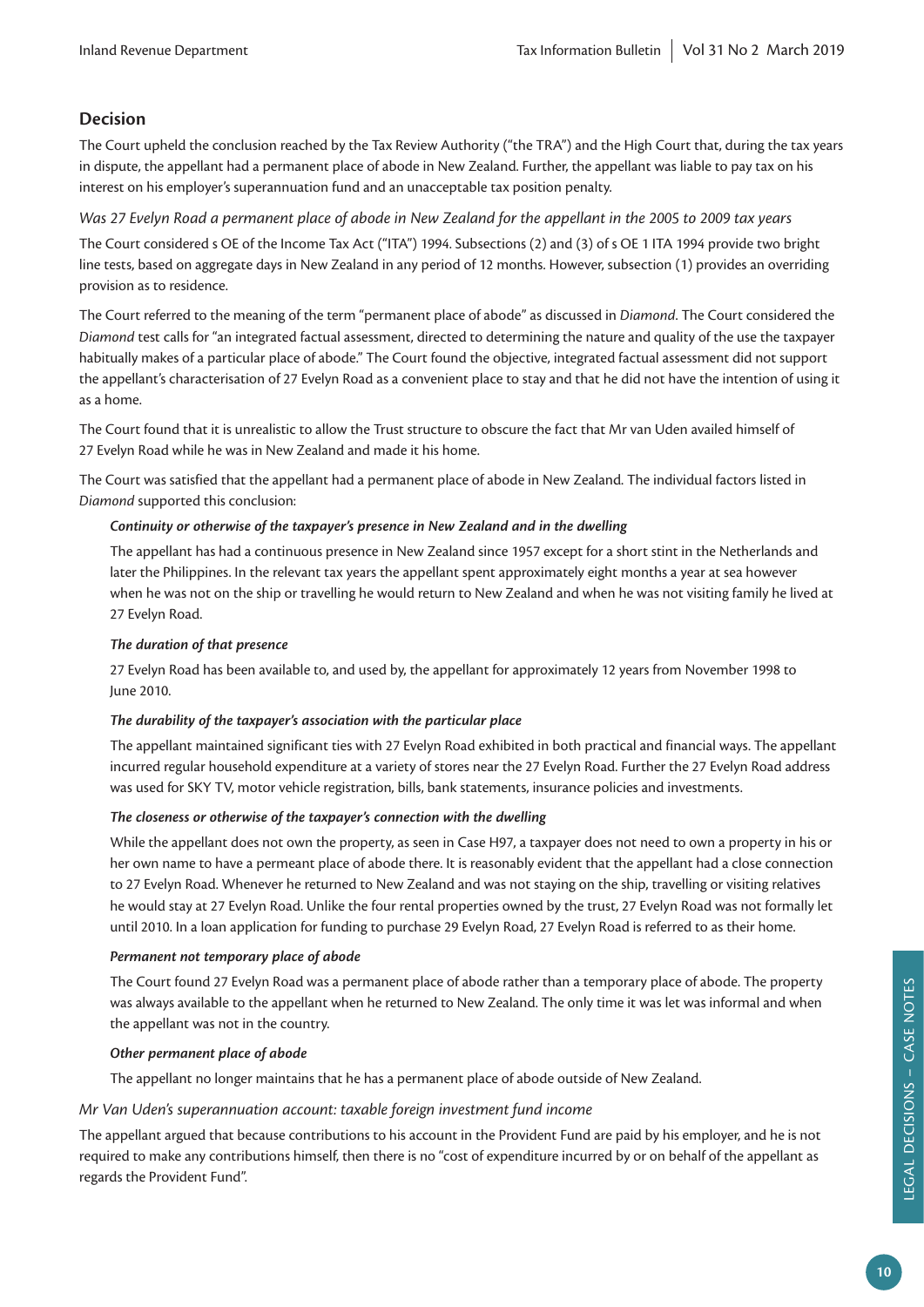The Court agreed with the Commissioner's submission that the appellant's employer was clearly acting on his behalf when it made its contributions to the Provident Fund.

Section CG 15 ITA applies to the 2005 tax year and was enacted as such in 1993 (as part of the Income Tax Act 1976). The section had originally referred only to the aggregate cost or expenditure incurred by the person. The words "or on behalf of" were added several months later. The Court found the explanatory note to the Taxation Reform Bill (No 7)1993 makes the point clear. Parliament clearly intended to include employer contributions to superannuation funds. As Venning J noted in the High Court, it is the employee who benefits from those contributions – to the extent, the cost or expenditure is incurred by or on behalf of them.

In the ITA 2004 and ITA 2007 (which apply to the 2006 to 2009 years), s CQ  $5(1)(d)$  (the equivalent of s CG 15(2)(d)) brings an interest within the FIF rules if the total cost of attributing interests in FIFs that the person holds is more than \$50,000. The Court agreed with the Commissioner's submission that there is no requirement that any particular person incurred a cost, a comprehensive answer to the appellant's challenge as regards those tax years.

### *The time bar*

The assessment for the 2005 to 2008 tax years became time barred from reassessment pursuant to s 108(1) of the Tax Administration Act 1994 ("the TAA") on 31 March 2013. Notices of reassessment for those time barred years were subsequently issued on 24 February 2014. The Court considered whether, before that, the Commissioner had exercised the power under s 108(2) to lift the time bar.

The Court adopted the description of events from Venning J's judgment in the High Court. The Court found that there can be no challenge to Venning J's reasoning that Mr Young (of the Disputes Unit) had an authority to make an opinion under s 108(2) and he expressly stated he exercised his delegation under that section. It was, the Judge said, that opinion that was the necessary requirement for the purposes of s 108(2) rather than the language used to record it.

Further, as noted in *Great North Motor Company Ltd (in rec) v Commissioner of Inland Revenue* [2017] NZCA 328; (2017) 28 NZTC 23-022 at [33], when considering a tax challenge under part 8A of the TAA, the TRA is obliged to review the ruling de novo. That de novo process having been followed, and the TRA having confirmed those assessments, there is no room for any further challenge pursuant to s 108 of the TAA.

### *The unacceptable tax position penalty*

The Court found that the objective assessment of the evidence supports the conclusion that the appellant's contention that he was not tax resident in New Zealand in the relevant years was not "about as likely as not to be correct".